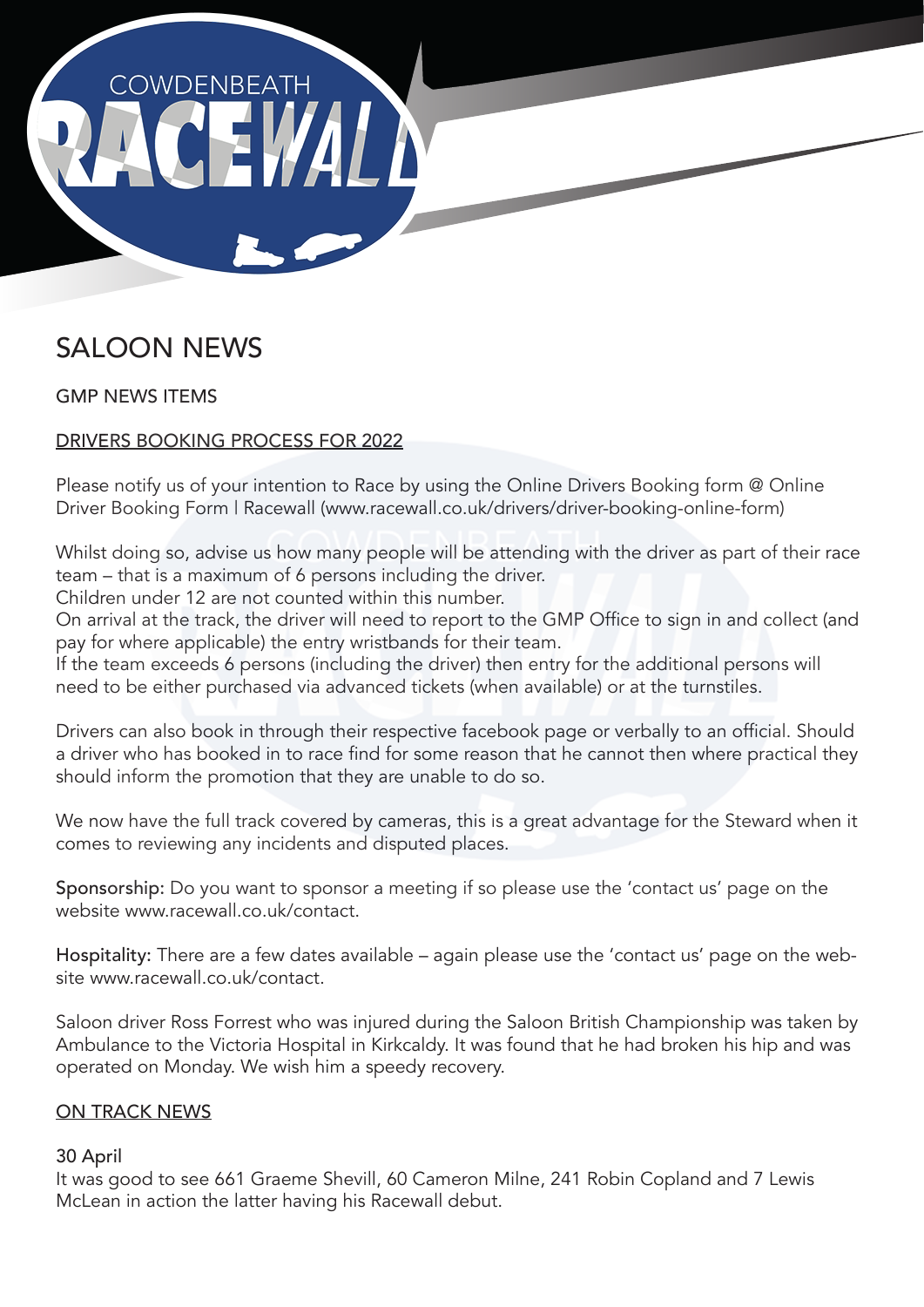The new gradings had come into play with 400 Ross Forrest making the most of his down grade to white. Forrest led heat one until the closing stages when he lost out to 600 Barry Russell. On the last bend Forrest nudged Russel resulting in both spinning and that allowed 38 Barry Russell through to win from 618 Stuart Shevill Jnr and a recovering Russell. Forrest was the early second heat leader and was still there at the close where he went through to win from 670 Ross Watters and Russell.

Forrest soon opened up a gap quickly when the final started with 697 Jordan Cassie doing the chasing. Russell was leading the chase through the field with Watters and Shevill Jnr in close order. Cassie was caught as Watters moved into second. There was drama at the close when 5 Tam Rutherford Jnr was spun and then collected by 619 Steven Triggs but by then Forrest had collected the chequered flag with Shevill Jnr second and Watters third.

HEAT 1: 38, 618, 600, 622, 85, 670, 400, 96, 546, 122

HEAT 2: 400, 670, 600, 697, 85, 618, 619, 122, 60, 38

FINAL: 400, 618, 670,122, 600, 546, 96,661, 60, 697

#### 7 MAY

There was an excellent turn out of forty four cars for the British Championship including the defending champion 349 Michael Allard and the World Champion 131 Timmy Barnes.

The qualifying heats had everything from shunts, spins to rollover and some exciting racing with perhaps a surprise winner or two thrown in for good measure. There were five heats and most had stoppages.

The opening heat was stopped a couple of times early on and whilst 19 Dale Roberston was the initial leader he lost out to 399 Cole Atkins who led home 171 Adam O' Dell and 670 Ross Watters. Heat two had also a couple of early stoppages with this time 667 Johnny Wood leading and he did so until hunted down by 600 Barry Russell who went on to win from Watters and Wood. Heat three was suspended early on when 126 Harry Barnes and 607 Stevie Honeyman touched on the top bend resulting in the latter rolling. Not long after the restart Wood took the lead and he went through to win from 618 Stuart Shevill Jnr and 85 Kyle Irvine. The fourth heat was led for a good part of the race by 400 Ross Forrest and whilst 622 Gary Paterson did take the lead it was Atkins who picked up his second win of the night leading home Paterson and 661 Graeme Shevill. The start to the last heat was something else with H. Barnes being pushed wide into the top bend, hit the marker tyre right into the path of Irvine who promptly rolled his car, The race was restarted with Wood leading the race from start to finish and led home Paterson and Shevill Jnr.

HEAT 1; 399, 171, 670, 5, 677, 651, 38, 19, 122, 105

HEAT 2;600, 670. 667, 622, 661, 171, 131, 126, 941, 38

HEAT 3; 667, 618, 85, 902, 730, 22, 84, 349, 19, 400

HEAT 4; 399, 622, 661, 400, 38, 389, 670, 329, 131, 349

HEAT 5; 667, 622, 618, 22, 661, 607, 85, 941, 730, 86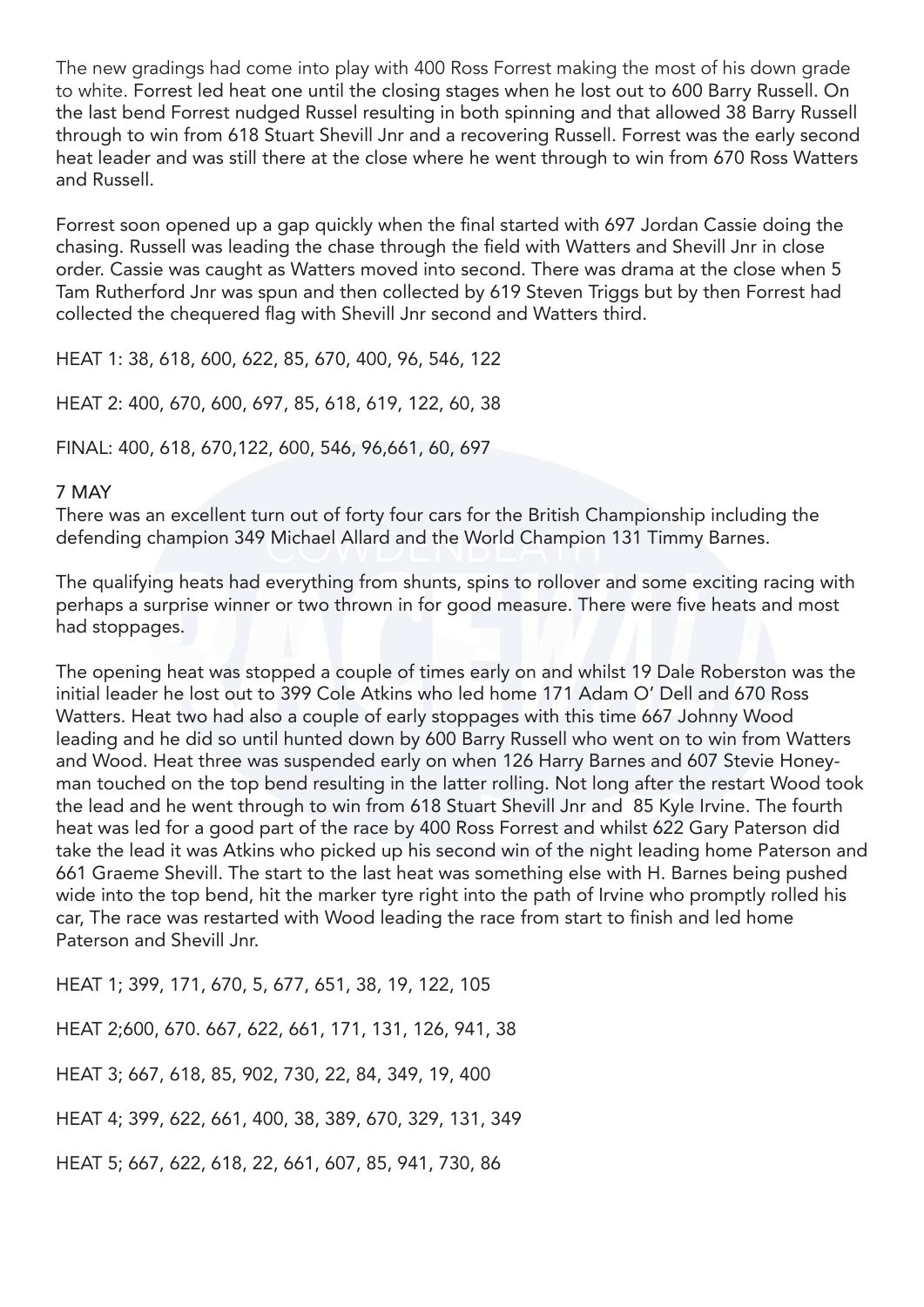## 8 MAY

There were twelve cars on the grid for the LCQ with five cars going through to the final. 207 Greg Honeyman was squeezed into the wall and rolled. In the end 684 Ian McLaughlin came through to win from 329 Kegan Sampson and 105 Calvin Blake.

The grid for the British Championship had a white grader Johnny Wood on pole with a yellow grader Gary Paterson sharing the front row with the star graders right behind. Wood led them away but next time around Watters was ahead although he was to lose out to Shevill Jnr. Forrest was in a shunt and ended up against the pit gate but when he decided to drive across the track he was hit amidships by Sampson suspending the race. Forrest was helped out of his car by the paramedics into the track ambulance before being transferred to hospital. Shevill Jnr led on the restart and went on to win from Russell and Watters. The trophies were presented by Stephen Gilmore of Gilmore Engineering the meeting sponsor.

G. Shevill then won the Raymond Gunn tribute race from Russell and Atkins with the Gunn family presenting the trophies.

Robertson rounded of an exciting afternoons racing when he won the Allcomers, his first, and he led home Russell and Darby.

LCQ; 684, 329, 105, 319, 407, 619, 96, 45, nof

BRITISH CHAMPIONSHIP' 618, 600, 670, 661, 349, 171, 85, 902, 399, 22

228 RAYMOND GUNN TRIBUTE RACE; 661, 600, 399, 349, 22, 389, 84, 171, 105, 122

ALLCOMERS ; 19, 600, 677, 84, 131, 902, 5, 601, 85, 561

#### 14 MAY

Despite the two day meeting of last weekend there was a surprisingly good turn out of cars including 69 Aaron Forgie who was making his debut.

In the opening heat it was the sprightly white top duo of 667 Johnny Wood and 19 Dale Robertson who got the proceedings underway but after a few laps 124 Andrew Mathieson had caught and passed both. Towards the end of the race 670 Ross Watters took the lead on the last bend to win from Mathieson and Wood.

Wood again led heat two and held the lead until the latter stages. Mathieson was spun into then tyres on the back straight and restarted. 407 Declan Honeyman was making up ground and during the last quarter of the race went ahead. Whilst Honeyman was first home he was penalised for too good a start thus handing the win to Watters who was clear of 85 Kyle Irvine with Honeyman third.

The final was as the norm led off by Wood from Robertson with Mathieson leading the yellow grade chase. 684 Ian McLaughlin and 86 Andy Ainslie tangled on the turnstile ben d but whilst delayed both restarted.

Mathieson caught the leaders to move in front but Honeyman was on a charge, closed the gap before taking the lead. Once in the lead he held on to win from Mathieson with Watters finishing in third place.

HEAT 1: 670, 124, 667, 618, 684, 407, 85, 600, 19, 5